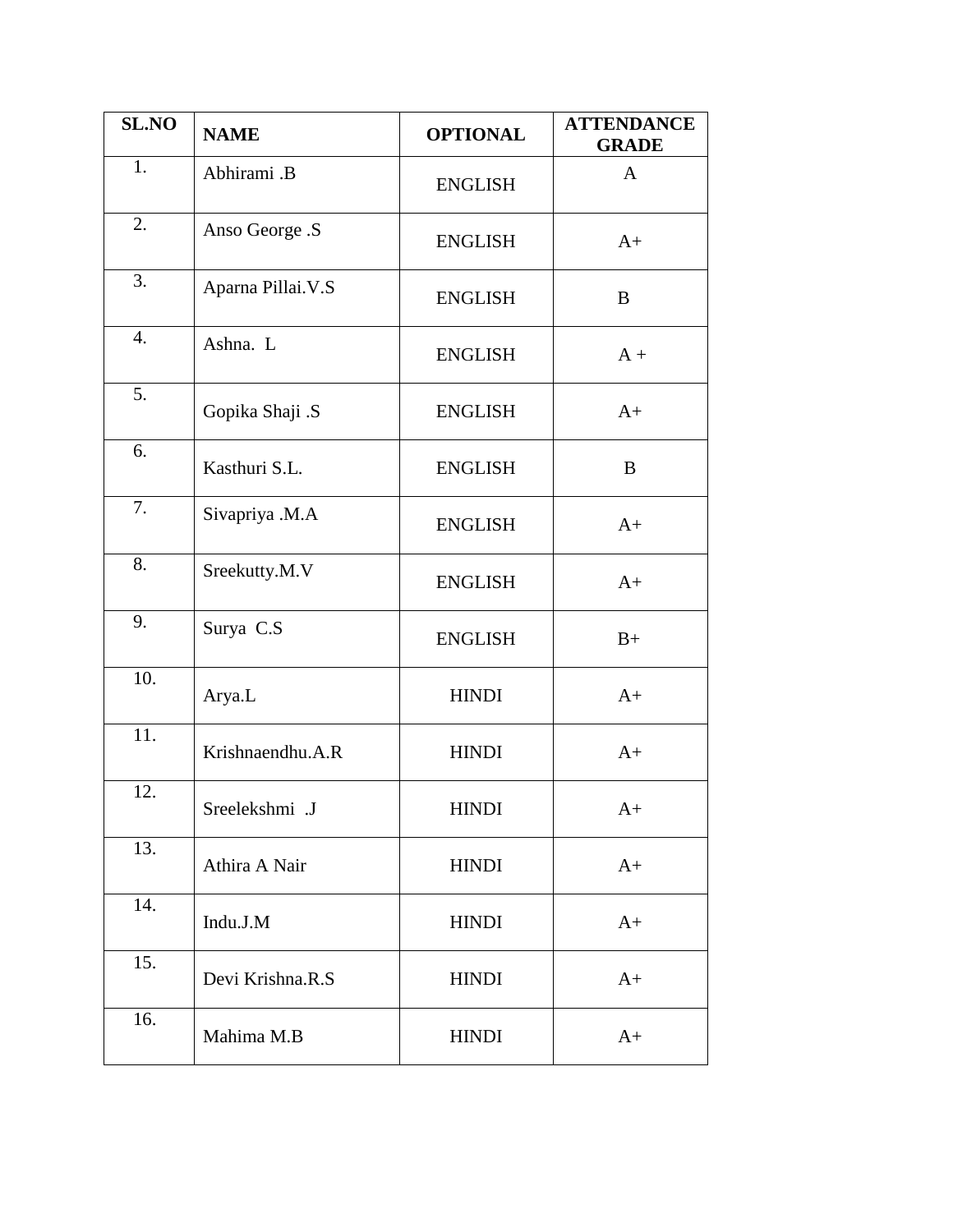| 17. | Ummu suroora.S.T    | <b>HINDI</b>                      | $A+$ |
|-----|---------------------|-----------------------------------|------|
| 18. | <b>Jessy Russel</b> | <b>HINDI</b>                      | $A+$ |
| 19. | Aswani .S           | <b>HINDI</b>                      | $A+$ |
| 20. | Achu .L.S           | <b>HINDI</b>                      | $A+$ |
| 21. | Suja. J.S           | <b>HINDI</b>                      | $A+$ |
| 22. | Swathy . J.S        | <b>NATURAL</b><br><b>SCIENCE</b>  | $A+$ |
| 23. | Aswathi.J.S         | <b>NATURAL</b><br><b>SCIENCE</b>  | $A+$ |
| 24. | Aryachandan.B       | <b>NATURAL</b><br><b>SCIENCE</b>  | $A+$ |
| 25. | Drisya Mohan        | <b>NATURAL</b><br><b>SCIENCE</b>  | $A+$ |
| 26. | Anjitha U           | <b>NATURAL</b><br><b>SCIENCE</b>  | $A+$ |
| 27. | Bismitha I.A        | <b>NATURAL</b><br><b>SCIENCE</b>  | $A+$ |
| 28. | Athira.A.S          | <b>NATURAL</b><br><b>SCIENCE</b>  | $A+$ |
| 29. | Jincy Justin.S      | <b>NATURAL</b><br><b>SCIENCE</b>  | $A+$ |
| 30. | Aiswarya.C.Balan    | <b>NATURAL</b><br><b>SCIENCE</b>  | $A+$ |
| 31. | Nisha. U.S          | <b>NATURAL</b><br><b>SCIENCE</b>  | $A+$ |
| 32. | Anagha.S.V          | <b>PHYSICAL</b><br><b>SCIENCE</b> | $A+$ |
| 33. | Arya S Kumar        | <b>PHYSICAL</b><br><b>SCIENCE</b> | $A+$ |